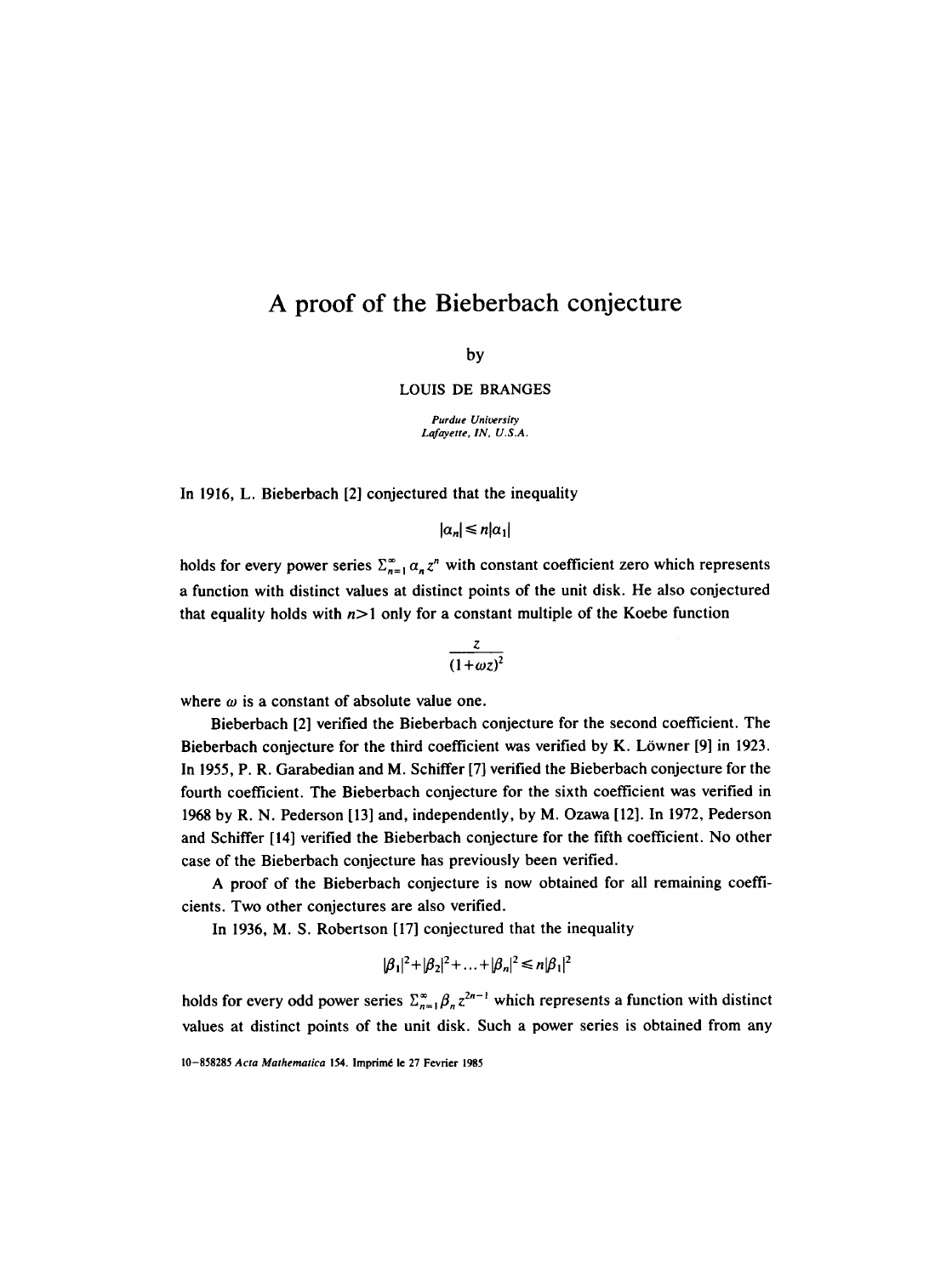power series  $\sum \alpha_n z^n$  with constant coefficient zero which represents a function with distinct values at distinct points of the unit disk through the identity

$$
\left(\sum \beta_n z^{2n-1}\right)^2 = \sum \alpha_n z^{2n}.
$$

An elementary argument shows that the Robertson conjecture implies the Bieberbach conjecture [17].

The logarithmic coefficients of a power series  $f(z)$  with constant coefficient zero which represents a function with distinct values at distinct points of the unit disk are defined by the expansion

$$
f(z) = z f'(0) \exp\left(2 \sum_{n=1}^{\infty} \gamma_n z^n\right).
$$

*If g(z)=* $\sum \beta_n z^{2n-1}$  *is an odd power series such that*  $g(z)^2 = f(z^2)$ *, then* 

$$
\sum \beta_n z^{n-1} = \beta_1 \exp \left( \sum \gamma_n z^n \right).
$$

In 1967, N. A. Lebedev and I. M. Milin [10] obtained the inequality

$$
\frac{1}{r+1}\sum_{n=1}^{r+1}|\beta_n|^2\leq |\beta_1|^2\exp\left(\frac{1}{r+1}\sum_{n=1}^{r}(r+1-n)\left(n|\gamma_n|^2-\frac{1}{n}\right)\right).
$$

Equality holds if, and only if, a complex number  $\omega$  of absolute value one exists such that  $\gamma_n = \omega^n/n$  for  $n = 1, ..., r$ . And in 1971, Milin [11] conjectured that the inequality

$$
\sum_{n=1}^{r} (r+1-n) n |\gamma_n|^2 \leq \sum_{n=1}^{r} (r+1-n) \frac{1}{n}
$$

holds for every positive integer r. Because of the Lebedev–Milin inequality, the Milin conjecture implies the Robertson conjecture and the Bieberbach conjecture.

A proof of the first three cases of the Milin conjecture was obtained by A.  $\check{Z}$ . Grinšpan [8]. A proof of the remaining cases of the Milin conjecture is now obtained. The proof depends on a continuous application of the Riemann mapping theorem which is due to Löwner [9].

Löwner used the method to prove the Bieberbach conjecture for the third coefficient. In this approach the problem is to propagate information by means of a differential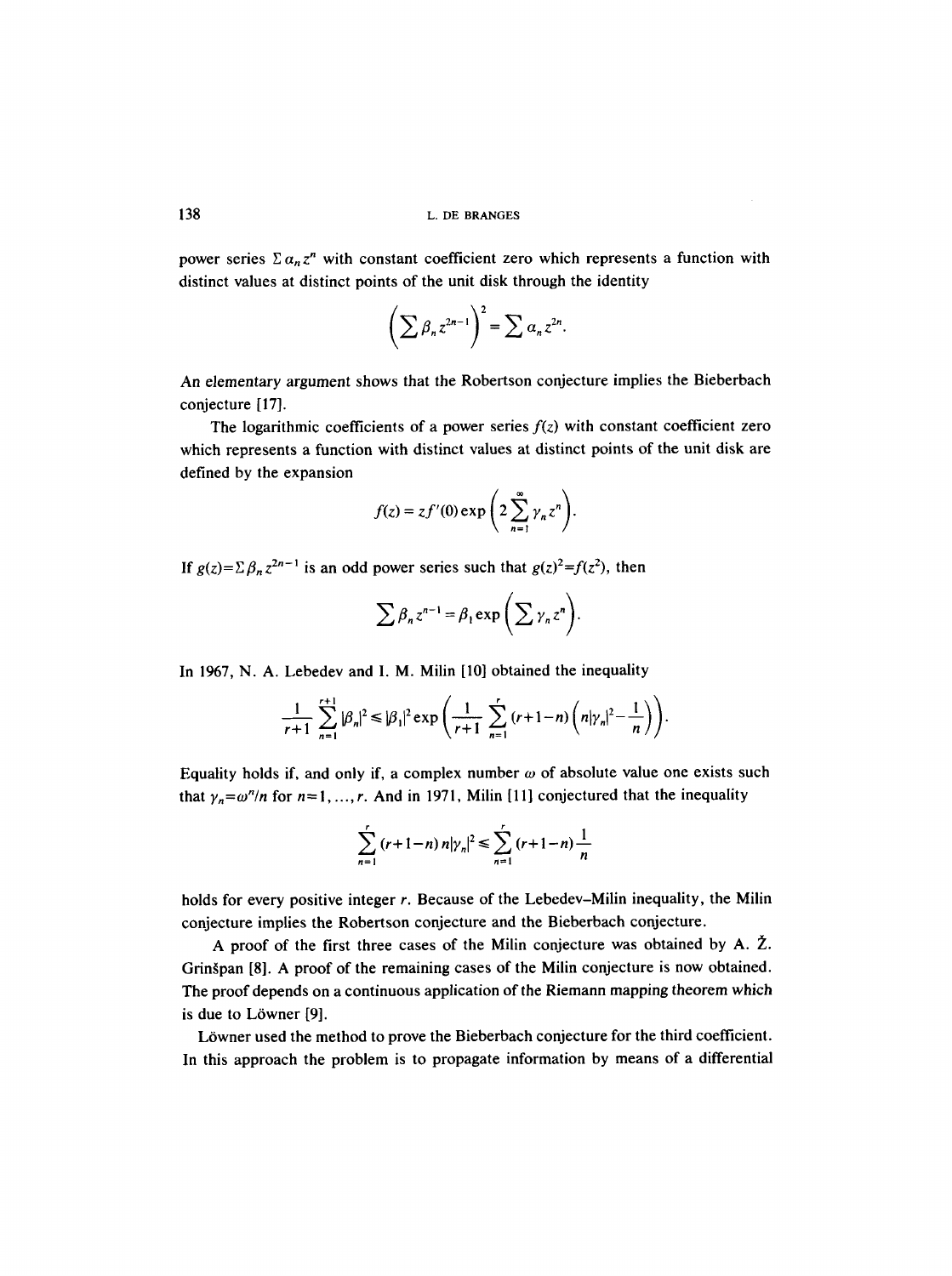equation. For this purpose information has to be coded in a convenient form and then carried from one end of an interval to the other. An introduction to the methods which are now used will eventually appear in the author's monograph on "Square summable power series", which culminates in the proof of the Bieberbach conjecture.

Thanks are given to the members of the Leningrad Seminar in Geometric Function Theory for their confirmation of the proof of the Bieberbach conjecture during the author's stay at the V. A. Steklov Mathematical Institute in April, May and June of 1984.

For three weeks before the author's arrival, E. G. Emel'ianov prepared the seminar by presenting a paper [5] of the author, written in the fall of 1982 and brought to Leningrad by S. V. Hruščev, which contains an earlier form of the estimation theory. Emel'ianov was the first to confirm the proof of the Bieberbach conjecture, and he facilitated the work of the seminar by discovering a variant of the proof which required no knowledge of the motivating background in functional analysis.

It was Emel'ianov's argument which I. M. Milin and A.  $\zeta$ . Grinšpan accepted as a proof of the Bieberbach conjecture. The author then worked with the seminar leader, G. V. Kuz'mina, to consolidate the findings of the seminar as represented by the written reports of Emel'ianov and Milin. These conclusions of the seminar are presented as a proof of the Bieberbach conjecture in an Academy of Sciences preprint [6].

Thanks are also due to the members of the Leningrad Seminar in Functional Analysis, in particular to V. P. Havin, S. V. Hruščev, and N. K. Nikol'skii, for examining the theories which naturally lead to the proof of the Bieberbach conjecture and which will appear in "Square summable power series".

It was the opinion of both Leningrad seminars that the proof of the Bieberbach conjecture should have an independent publication for the convenience of those who have no further interest in the theory. It was thought that such a publication, far from detracting from the main theory, would serve as an enticement to read a fuller treatment when it became available.

The author thanks Academician L. D. Faddeev for making available the facilities of the Mathematical Institute under the terms of the exchange agreement between the Academy of Sciences of the USA and the Academy of Sciences of the USSR.

The relevant information from the Löwner theory will first be stated. A power series  $g(z)$  is said to be subordinate to a power series  $f(z)$  if  $g(z)=f(B(z))$  for a power series  $B(z)$  with constant coefficient zero which represents a function which is bounded by one in the unit disk. If  $f(z)$  and  $g(z)$  are power series which represent functions which have distinct values at distinct points of the unit disk, then  $g(z)$  is subordinate to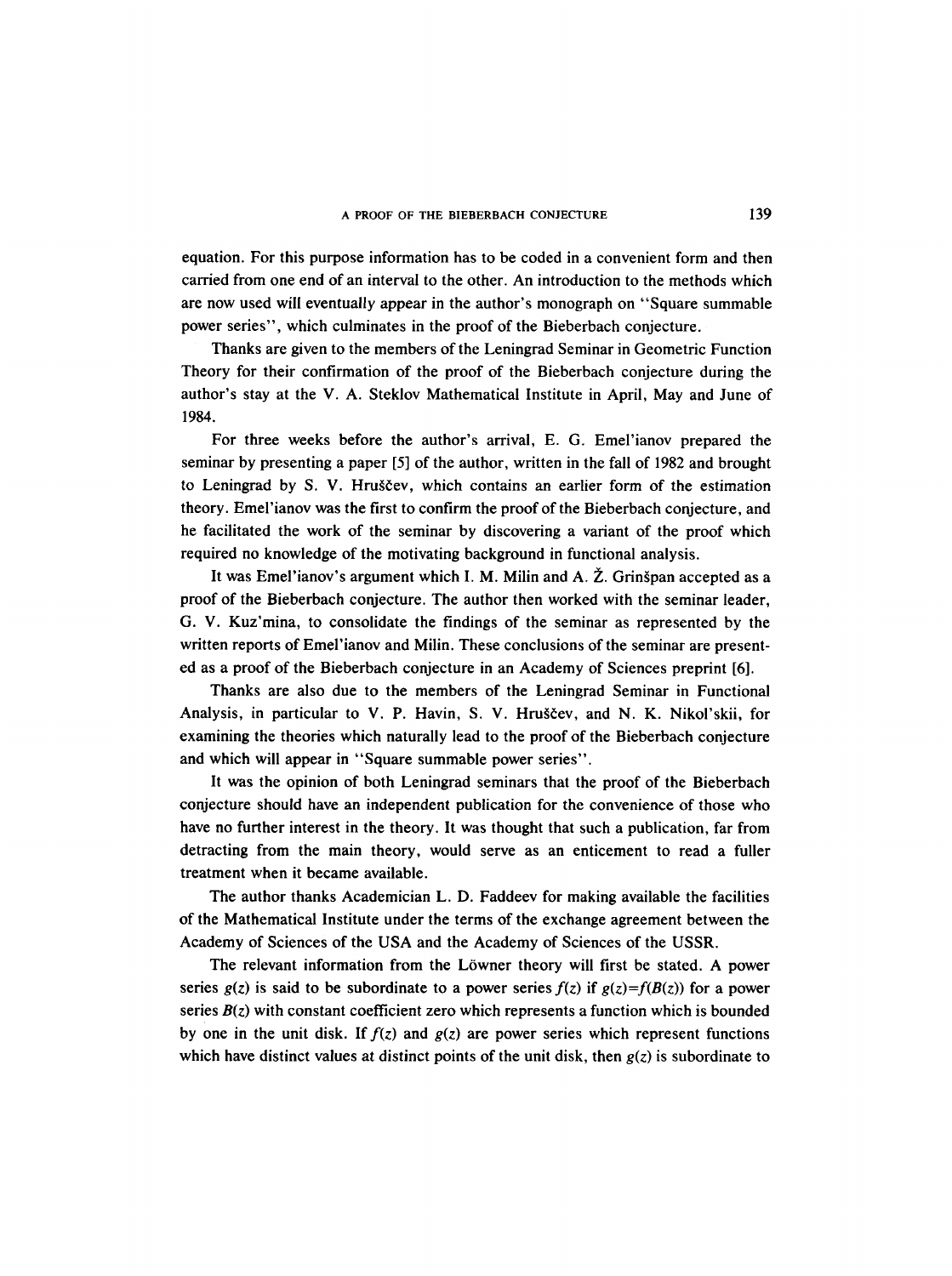*f(z)* if, and only if, the region onto which *g(z)* maps the unit disk is contained in the region onto which  $f(z)$  maps the unit disk.

A Löwner family is a family of power series  $F(t, z)$ , indexed by a positive parameter t, such that each series  $F(t, z)$  has constant coefficient zero, has coefficient of z equal to  $t$ , and represents a function with distinct values at distinct points of the unit disk, and such that  $F(a, z)$  is subordinate to  $F(b, z)$  when  $a \leq b$ .

Assume that  $f(z)$  and  $g(z)$  are power series with constant coefficient zero and coefficient of z positive which represent functions with distinct values at distinct points of the unit disk. If  $g(z)$  is subordinate to  $f(z)$ , then  $f(z)$  and  $g(z)$  are members of a Löwner family of power series  $F(t, z)$ .

Assume given a Löwner family of power series  $F(t, z)$ . Then the coefficients of  $F(t, z)$  are absolutely continuous functions of t which satisfy the Löwner differential equation

$$
t\frac{\partial}{\partial t}F(t,z)=\varphi(t,z)z\frac{\partial}{\partial z}F(t,z)
$$

where  $\varphi(t, z)$  is a power series with constant coefficient one which represents a function with positive real part in the unit disk for every index t, and the coefficients of  $\varphi(t, z)$ are measurable functions of t.

Assume given a family of power series  $\varphi(t, z)$  with constant coefficient one, t positive, which represent functions with positive real part in the unit disk. If the coefficients of  $\varphi(t, z)$  are measurable functions of t, then a unique Löwner family of power series  $F(t, z)$  exists which satisfies the Löwner differential equation with the given coefficient function  $\varphi(t, z)$ .

The present definition of a Löwner family differs from that of Löwner [9] who uses the logarithm of  $t$  as a parameter. Thus Löwner regards the underlying semigroup of substitution transformations as additive rather than multiplicative. And he makes use of the family for a smaller range of the parameter. The present variant of the L6wner theory is developed in previous work [3].

Some Hilbert spaces of power series, which arise in the theory of the Grunsky transformation [4], are used in estimating logarithmic coefficients. Assume that  $\sigma_n$  is a given function of positive integers n, with nonnegative numbers as values, such that  $\sigma_{n+1} \leq \sigma_n$  for every n. Define  $\mathcal{G}_{\sigma}$  to be the Hilbert space of equivalence classes of power series  $f(z) = \sum a_n z^n$  with constant coefficient zero such that

$$
||f(z)||_{\mathcal{G}_\sigma}^2 = \sum n \sigma_n |a_n|^2
$$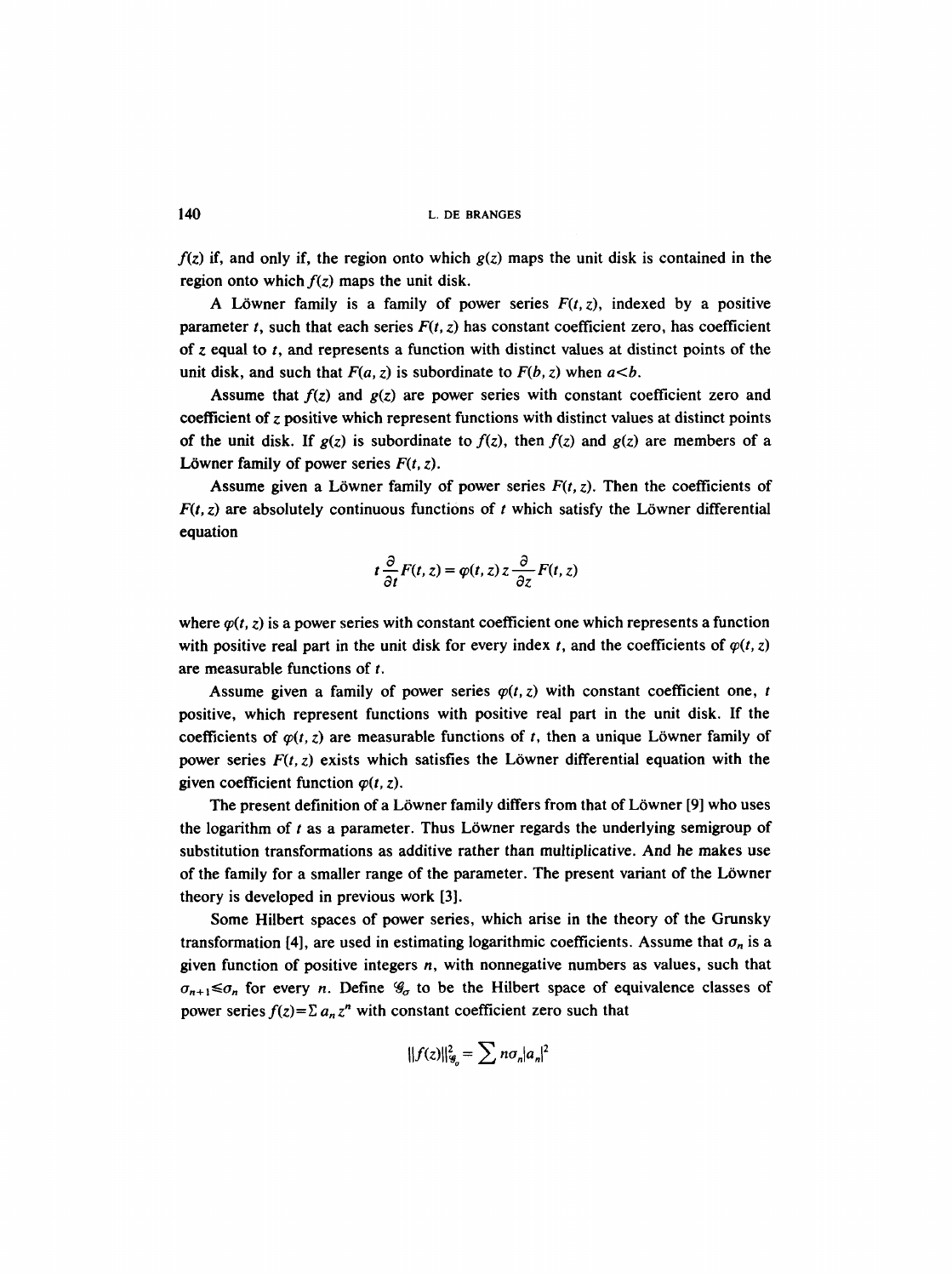is finite. Equivalence of power series  $f(z)$  and  $g(z)$  with constant coefficient zero means that the coefficient of  $z^n$  in  $f(z)$  is equal to the coefficient of  $z^n$  in  $g(z)$  when  $\sigma_n$  is positive.

A family of spaces  $\mathcal{G}_{\sigma(t)}$ ,  $t \ge 1$ , is said to be admissible if  $\sigma_n(t)$  is a nonincreasing and absolutely continuous function of  $t$  and if the differential equation

$$
\sigma_n(t) + \frac{t\sigma'_n(t)}{n} = \sigma_{n+1}(t) - \frac{t\sigma'_{n+1}(t)}{n+1}
$$

holds for every postive integer n.

These conditions allow an estimate of logarithmic coefficients of bounded functions.

THEOREM 1. Assume that an admissible family of spaces  $\mathscr{G}_{\sigma(t)}$  is given such that  $\sigma_1(t)$  is not identically zero but  $\sigma_n(t)$  is eventually identically zero. Then the inequality

$$
\left\|\log\frac{B(z)}{zB'(0)}+f(B(z))\right\|_{\mathcal{G}_{\sigma(a)}}^2\leq ||f(z)||_{\mathcal{G}_{\sigma(b)}}^2+4\sum_{n=1}^{\infty}\frac{\sigma_n(a)-\sigma_n(b)}{n}
$$

*holds for every element f(z) of*  $\mathcal{G}_{\sigma(b)}$  *and for every power series B(z) with constant coefficient zero which represents a function which is bounded by one and has distinct values at distinct points of the unit disk,*  $1 \le a = b|B'(0)|$ . Equality holds with B'(0) *positive if, and only if, a complex number w of absolute value one exists such that* 

$$
\frac{B(z)}{\left(1+\omega B(z)\right)^2}=\frac{B'(0)z}{\left(1+\omega z\right)^2}
$$

and such that the coefficient of  $z^n$  in  $f(z)$  is equal to the coefficient of  $z^n$  in

$$
-2\log(1+\omega z)
$$

*when*  $\sigma_n(t)$  *is not identically zero.* 

*Proof of Theorem 1.* Since  $B(z)$  can be replaced by  $B(\lambda z)$  for a complex number  $\lambda$  of absolute value one, it can be assumed that the coefficient of z in  $B(z)$  is positive. Then a Löwner family of power series  $F(t, z)$  exists such that the identity  $F(a, z) = F(b, B(z))$  is satisfied for given numbers a and b such that  $1 \le a = bB'(0)$ . The Löwner family can for example be chosen so that  $F(b, z)$  is a constant multiple of z.

When  $0 < a \le b < \infty$ , a unique power series  $B(b, a, z)$  with constant coefficient zero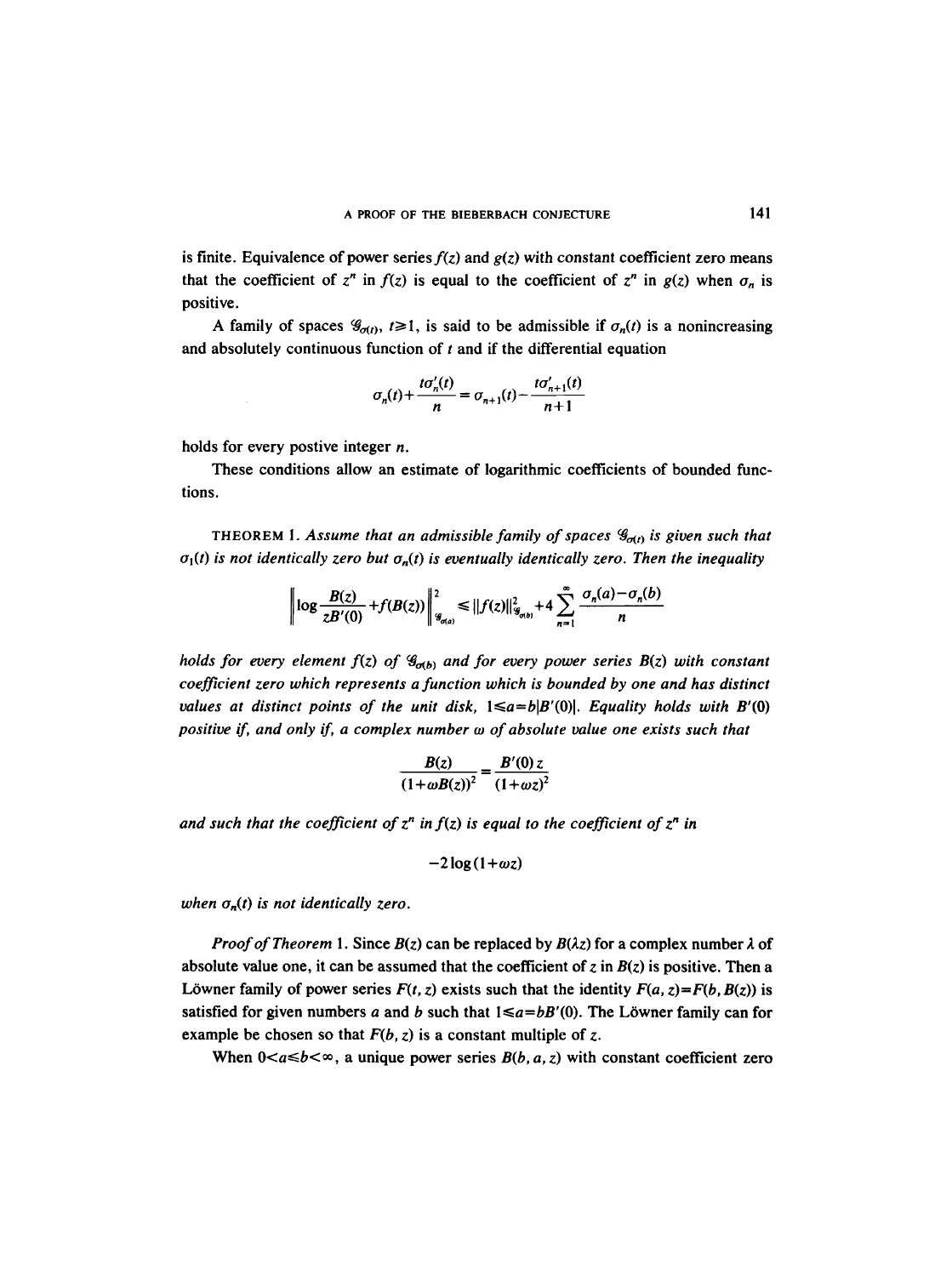exists, which represents a function which is bounded by one and has distinct values at distinct points of the unit disk, such that

$$
F(a, z) = F(b, B(b, a, z)).
$$

The coefficients of  $B(b, a, z)$  are absolutely continuous functions of a which satisfy the Löwner equation

$$
a\frac{\partial}{\partial a}B(b,a,z)=\varphi(a,z)z\frac{\partial}{\partial z}B(b,a,z).
$$

Note that the identity

$$
\frac{\sigma_n(a) - \sigma_n(b)}{n} + \frac{\sigma_{n+1}(a) - \sigma_{n+1}(b)}{n+1} = \int_a^b \frac{\sigma_n(t) - \sigma_{n+1}(t)}{t} dt
$$

is a consequence of the differential equations for the functions  $\sigma_n(t)$ . Since  $\sigma_n(t)$  is eventually identically zero, it follows that

$$
\int_a^b \frac{\sigma_1(t) - t\sigma'_1(t)}{t} dt = 2 \sum_{n=1}^\infty \frac{\sigma_n(a) - \sigma_n(b)}{n}
$$

Hold b fixed. The desired inequality is now verified by showing that the expression

$$
\left|\log\frac{B(b,a,z)}{zab}+f(B(b,a,z))\right|\Big|_{\mathscr{G}_{\sigma(a)}}^2-2\int_a^b\frac{\sigma_1(t)-t\sigma_1'(t)}{t}\,dt
$$

is a nondecreasing function of  $a, a \leq b$ . This is done by showing that the expression is an absolutely continuous function of a whose derivative is nonnegative almost everywhere.

For a computation of the expression, write

$$
h(a, z) = \log \frac{B(b, a, z)}{zab} + f(B(b, a, z))
$$

for  $a \leq b$ , and observe that the differential equation

$$
a\frac{\partial}{\partial a}h(a,z)=\varphi(a,z)z\frac{\partial}{\partial z}h(a,z)+\varphi(a,z)-1
$$

is satisfied. Write

$$
h(a, z) = \sum_{n=1}^{\infty} h_n(a) z^n.
$$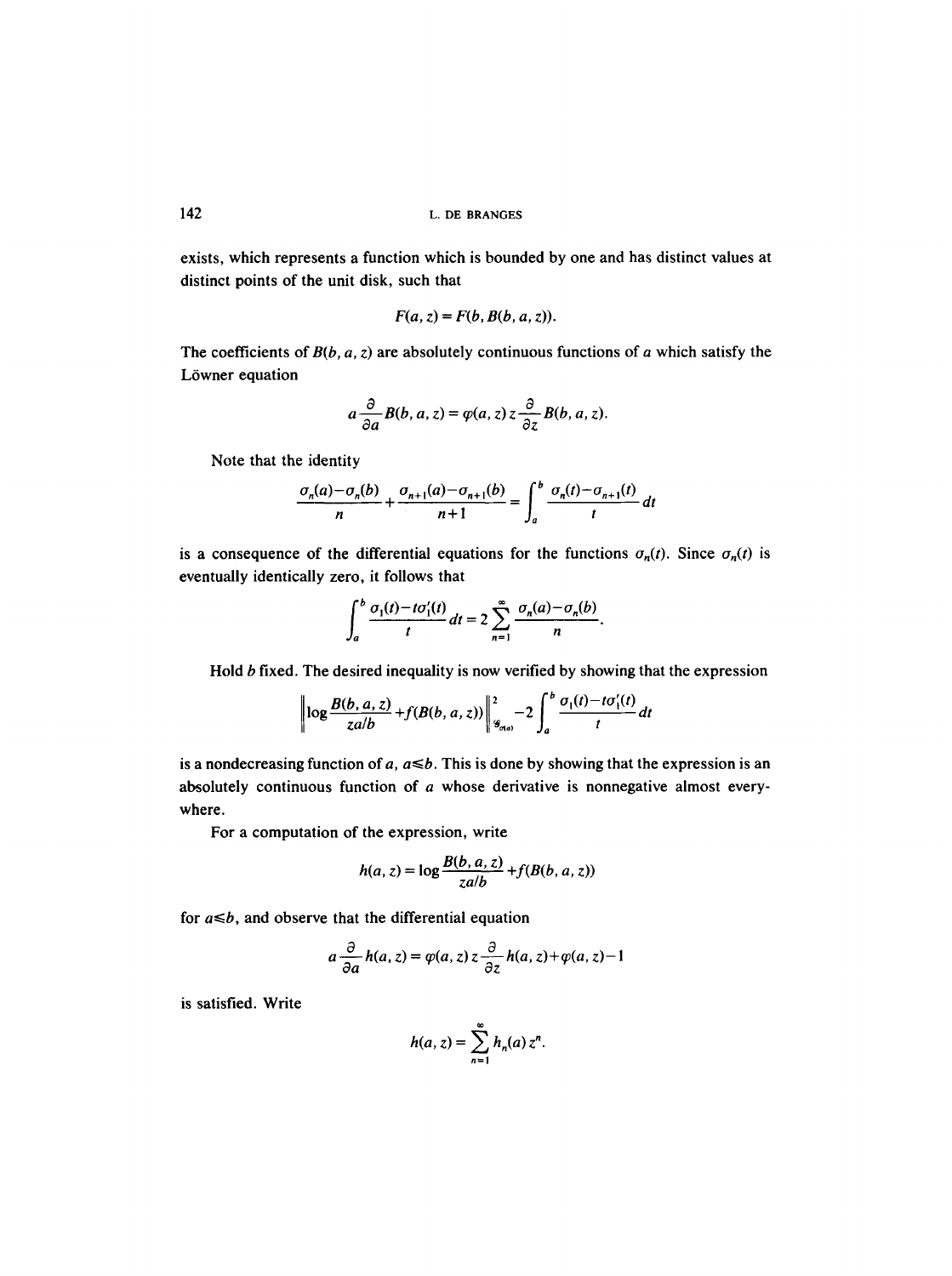The function of a which is to be shown nondecreasing is

$$
\sum_{n=1}^{\infty} h_n(a) \overline{h}_n(a) n \sigma_n(a) - 2 \int_a^b \frac{\sigma_1(t) - t \sigma'_1(t)}{t} dt.
$$

Indeed the indefinite integral and each term in the sum is absolutely continuous. The desired conclusion is verified by showing that the result of formally applying the operator  $a(\partial/\partial a)$  is nonnegative.

The expression to be shown nonnegative is

$$
\sum_{n=1}^{\infty} ah'_n(a) h_n(a) n\sigma_n(a) + \sum_{n=1}^{\infty} h_n(a) ah_n(a) n\sigma_n(a)
$$
  
+
$$
\sum_{n=1}^{\infty} h_n(a) h_n(a) n a\sigma'_n(a) + 2\sigma_1(a) - 2a\sigma'_1(a).
$$

Use is now made of the Herglotz representation of a function which is analytic and has positive real part in the unit disk. For each real number  $a$ , a unique nonnegative measure  $\mu(a, \cdot)$  exists on the Borel subsets of the unit circle such that the identity

$$
\varphi(a,z)=\int \frac{1+\omega z}{1-\omega z}\,d\mu(a,\omega)
$$

is satisfied in the sense of formal power series.

It is convenient to introduce the notation

$$
s_n(a, \omega) = nh_n(a) + \omega(n-1)h_{n-1}(a) + ... + \omega^{n-1}h_1(a)
$$

with the interpretation  $s_0(a, \omega) = 0$ . An elementary calculation shows that

$$
a\frac{\partial}{\partial a}h_n(a) = \int \left[2\omega^n + s_n(a,\omega) + \omega s_{n-1}(a,\omega)\right] d\mu(a,\omega)
$$

and that

$$
h_n(a) = \frac{s_n(a, \omega) - \omega s_{n-1}(a, \omega)}{n}.
$$

The expression to be shown nonnegative is the integral with respect to  $\mu(a, \cdot)$  of the sum

$$
\sum_{n=1}^{\infty} \left[2\omega^n + s_n(a,\omega) + \omega s_{n-1}(a,\omega)\right] \left[s_n(a,\omega) - \omega s_{n-1}(a,\omega)\right]^{-} \sigma_n(a)
$$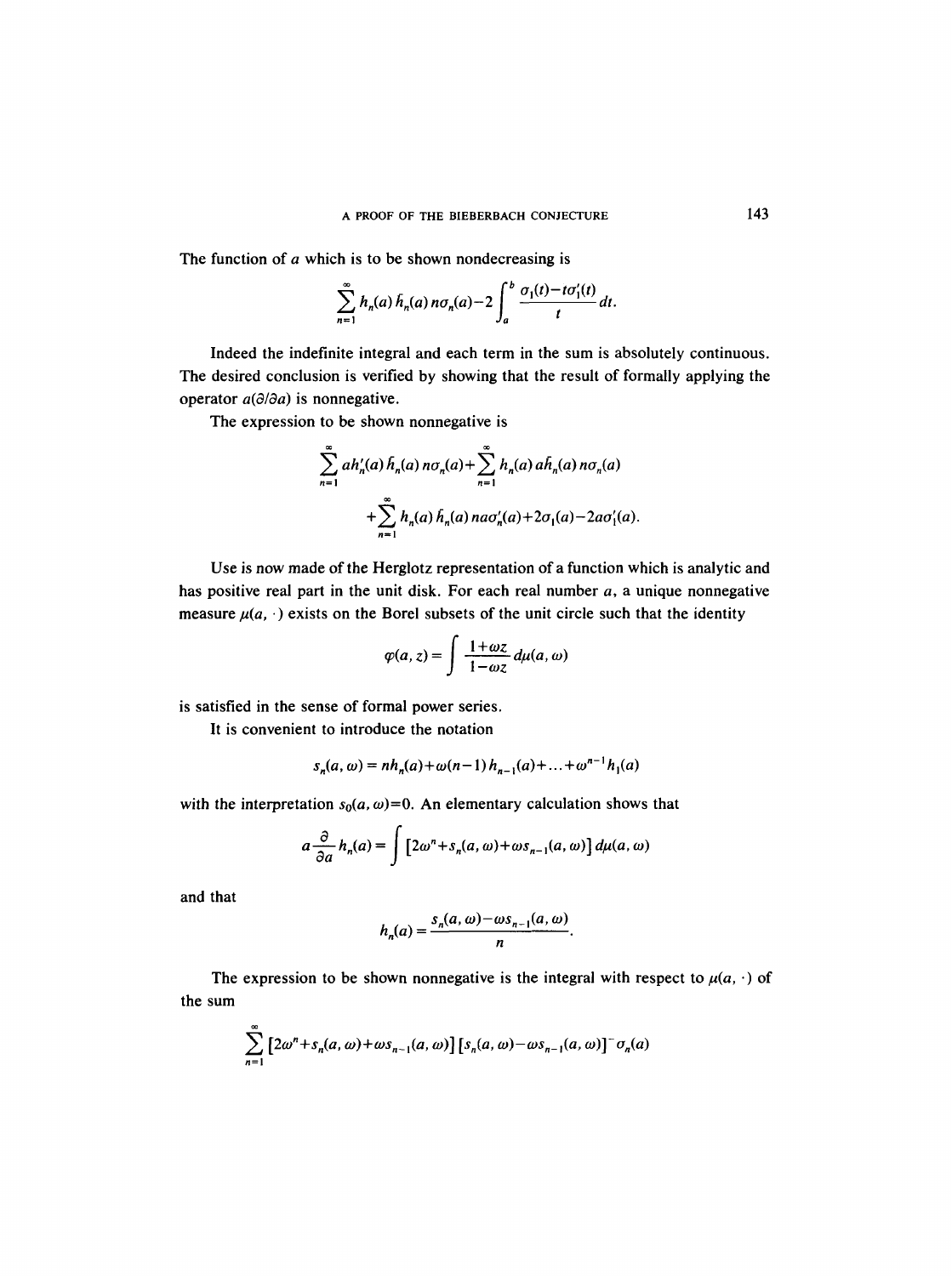+ 
$$
\sum_{n=1}^{\infty} [s_n(a, \omega) - \omega s_{n-1}(a, \omega)] [2\omega^n + s_n(a, \omega) + \omega s_{n-1}(a, \omega)]^{-} \sigma_n(a)
$$
  
+ 
$$
\sum_{n=1}^{\infty} |s_n(a, \omega) - \omega s_{n-1}(a, \omega)|^2 \frac{a\sigma'_n(a)}{n} + 2\sigma_1(a) - 2a\sigma'_1(a)
$$
  
= 
$$
\sum_{n=1}^{\infty} 2[\omega^n s_n(a, \omega) - \omega^{n-1} s_{n-1}(a, \omega)] \sigma_n(a)
$$
  
+ 
$$
\sum_{n=1}^{\infty} 2[\sigma^{n-1} s_n(a, \omega) - \omega^{1-n} s_{n-1}(a, \omega)] \sigma_n(a)
$$
  
+ 
$$
\sum_{n=1}^{\infty} 2[s_n(a, \omega) s_n(a, \omega) - s_{n-1}(a, \omega) s_{n-1}(a, \omega)] \sigma_n(a)
$$
  
+ 
$$
\sum_{n=1}^{\infty} 2[\sigma^{n-1} s_n(a, \omega) - \omega^{1-n} s_{n-1}(a, \omega)]^2 \frac{a\sigma'_n(a)}{n} + 2\sigma_1(a) - 2a\sigma'_1(a)
$$
  
= 
$$
\sum_{n=1}^{\infty} 2\omega^n s_n(a, \omega) [\sigma_n(a) - \sigma_{n+1}(a)]
$$
  
+ 
$$
\sum_{n=1}^{\infty} 2s_n(a, \omega) \bar{s}_n(a, \omega) [\sigma_n(a) - \sigma_{n+1}(a)]
$$
  
+ 
$$
\sum_{n=1}^{\infty} 2s_n(a, \omega) \bar{s}_n(a, \omega) [\sigma_n(a) - \sigma_{n+1}(a)]
$$
  
+ 
$$
\sum_{n=1}^{\infty} |w^{-n} s_n(a, \omega) - \omega^{1-n} s_{n-1}(a, \omega)|^2 \frac{a\sigma'_n(a)}{n} + 2\sigma_1(a) - 2a\sigma'_1(a)
$$
  
= 
$$
\sum_{n=1}^{\infty} 2|1 + \omega^{-n} s_n(a, \omega) - \omega^{1-n} s_{n-1}(a, \omega)|^2 \frac{a\sigma'_n(a)}{n} - 2a\sigma'_1(a)
$$
  
= 
$$
\sum_{n=1}
$$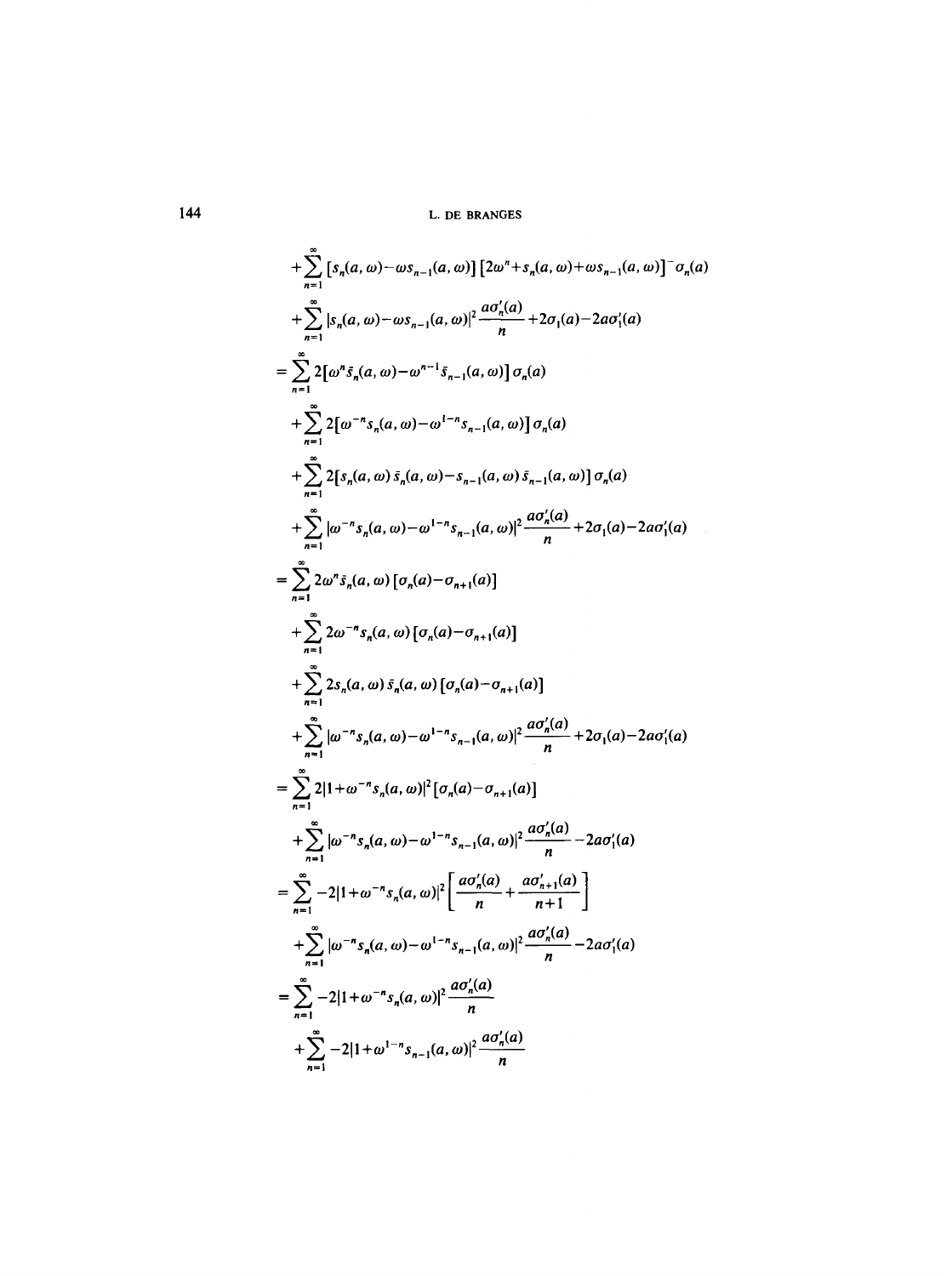$$
+\sum_{n=1}^{\infty} |\omega^{-n} s_n(a, \omega) - \omega^{1-n} s_{n-1}(a, \omega)|^2 \frac{a \sigma'_n(a)}{n}
$$
  
= 
$$
\sum_{n=1}^{\infty} -|2 + \omega^{-n} s_n(a, \omega) + \omega^{1-n} s_{n-1}(a, \omega)|^2 \frac{a \sigma'_n(a)}{n}
$$
  
\ge 0.

Note that all summations which appear are actually finite because of the hypothesis that  $\sigma_n(t)$  is eventually identically zero. There is no difficulty in justifying the needed interchanges of summation with differentiation or integration. Note that, when  $\sigma_n(t)$  is not identically zero,  $\sigma'_n(t)$  is nonzero, except possibly at isolated points, because  $\sigma_n(t)$  is a polynomial in  $1/t$ , as is shown in the proof of Theorem 3.

Equality holds if, and only if,

 $\ddot{\phantom{0}}$ 

$$
\int |2+\omega^{-n}s_n(a,\omega)+\omega^{1-n}s_{n-1}(a,\omega)|^2 d\mu(a,\omega)=0
$$

whenever  $\sigma'_n(a)$  is nonzero. Since  $s_0(a, \omega) = 0$  and  $s_1(a, \omega) = h_1(a)$ , the identity

$$
\int |2+\omega^{-1}h_1(a)|^2 d\mu(a,\omega)=0
$$

holds when  $\sigma'_1(a)$  is not zero. It follows that  $\mu(a, \cdot)$  is the measure with mass one concentrated at some point  $\omega(a)$  and that  $h_1(a) = -2\omega(a)$ . The differential equation satisfied by  $h(a, z)$  now implies that  $\omega(a) = \omega$  is independent of a. These conclusions do apply since  $\sigma_1(t)$  is not identically zero by hypothesis. Since

$$
\varphi(a,z)=\frac{1+\omega z}{1-\omega z},
$$

the desired form of *B(b, a, z)* follows. The identity

$$
2 + \omega^{-n} s_n(a, \omega) + \omega^{1-n} s_{n-1}(a, \omega) = 0
$$

holds when  $\sigma_n(t)$  is not identically zero. An inductive argument shows that

$$
nh_n(a) = 2(-1)^n \omega^n.
$$

Thus, the coefficient of  $z^n$  in  $h(z)$  is equal to the coefficient of  $z^n$  in

$$
-2\log(1+\omega z).
$$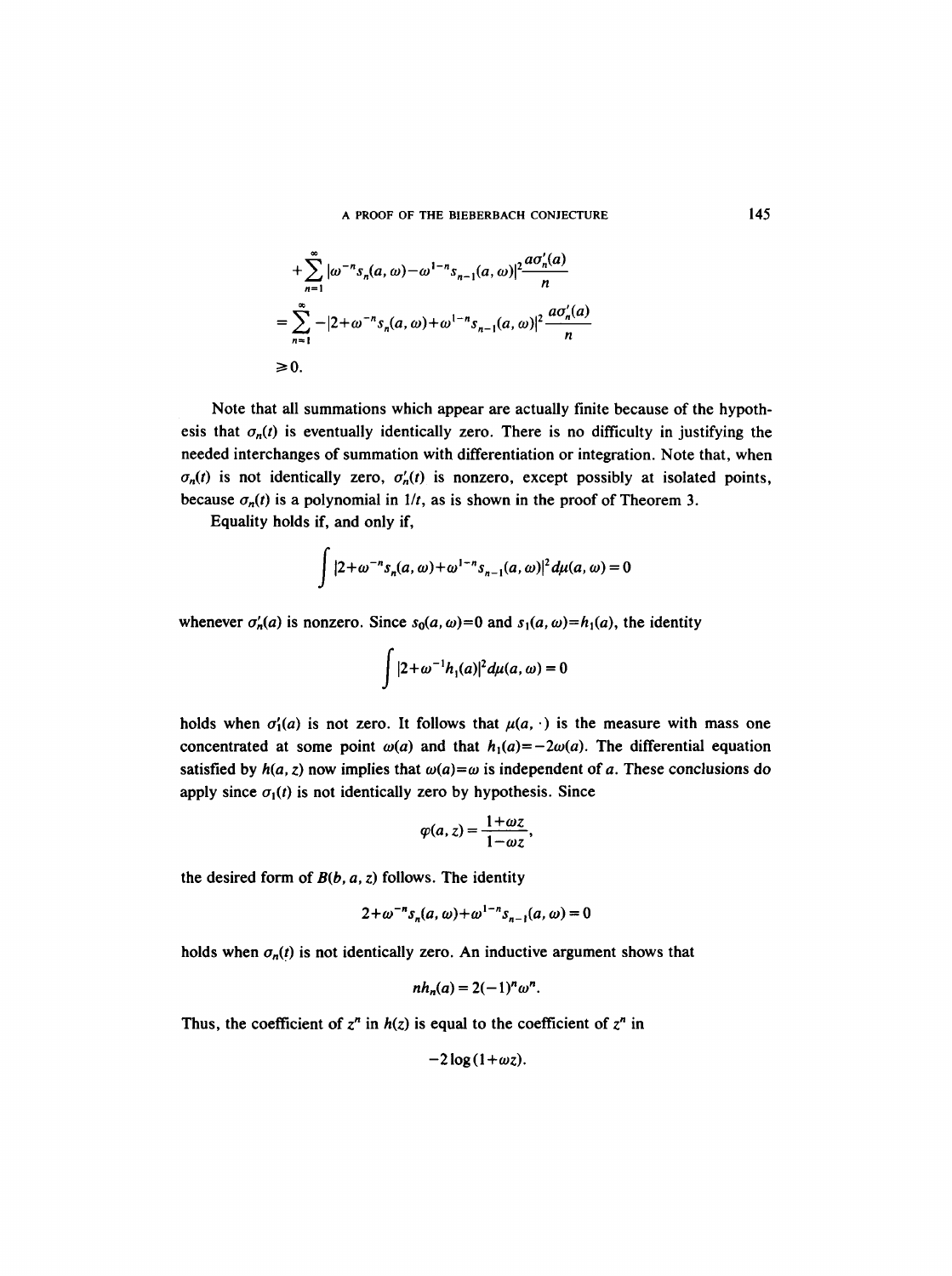This completes the proof of the theorem.

An estimate of logarithmic coefficients of unbounded functions is obtained on passing to a limit.

THEOREM 2. Assume that an admissible family of spaces  $\mathcal{G}_{\sigma(t)}$  is given such that  $\sigma_1(t)$  is not identically zero but  $\sigma_n(t)$  is eventually identically zero. Then the inequality

$$
\left|\log \frac{F(z)}{zF'(0)}\right|_{\mathcal{G}_{\alpha a}}^2 \leq 4 \sum_{n=1}^{\infty} \frac{\sigma_n(a)}{n}
$$

*holds for every power series F(z) with constant coefficient zero which represents a*   $f$ unction which has distinct values at distinct points of the unit disk,  $1 \le a$ . Equality *holds if, and only if, a complex number w of absolute value one exists such that* 

$$
F(z) = \frac{F'(0) z}{(1 + \omega z)^2}.
$$

*Proof of Theorem 2.* Since  $F(z)$  can be replaced by  $F(\lambda z)$  for a complex number  $\lambda$  of absolute value one, it can be assumed that the coefficient of z in  $F(z)$  is positive. Then a Löwner family of power series  $F(t, z)$  exists which contains  $F(z)$ . Define the series *B(b, a, z)* as in the proof of Theorem 1. Apply the estimate of Theorem 1 with

$$
f(z) = \log \frac{F(b, z)}{bz}
$$

and  $B(z) = B(b, a, z)$ . The inequality reads

$$
\left\|\log\frac{F(a,z)}{az}\right\|_{\mathscr{G}_{\sigma(a)}}^2\leqslant \left\|\log\frac{F(b,z)}{bz}\right\|_{\mathscr{G}_{\sigma(b)}}^2+4\sum_{n=1}^\infty\frac{\sigma_n(a)-\sigma_n(b)}{n}.
$$

If  $F(z)$  represents a function which is bounded in the unit disk, then the choice of *F(b, z)* can be made equal to a constant multiple of z and with  $F(z)=F(a, z)$ . The desired estimate of logarithmic coefficients follows immediately. If *F(z)* represents an unbounded function in the disk, then

$$
F(z) = \lim_{t \uparrow 1} F(tz)
$$

is a limit of power series which represent bounded functions. The desired estimate of logarithmic coefficients now follows generally.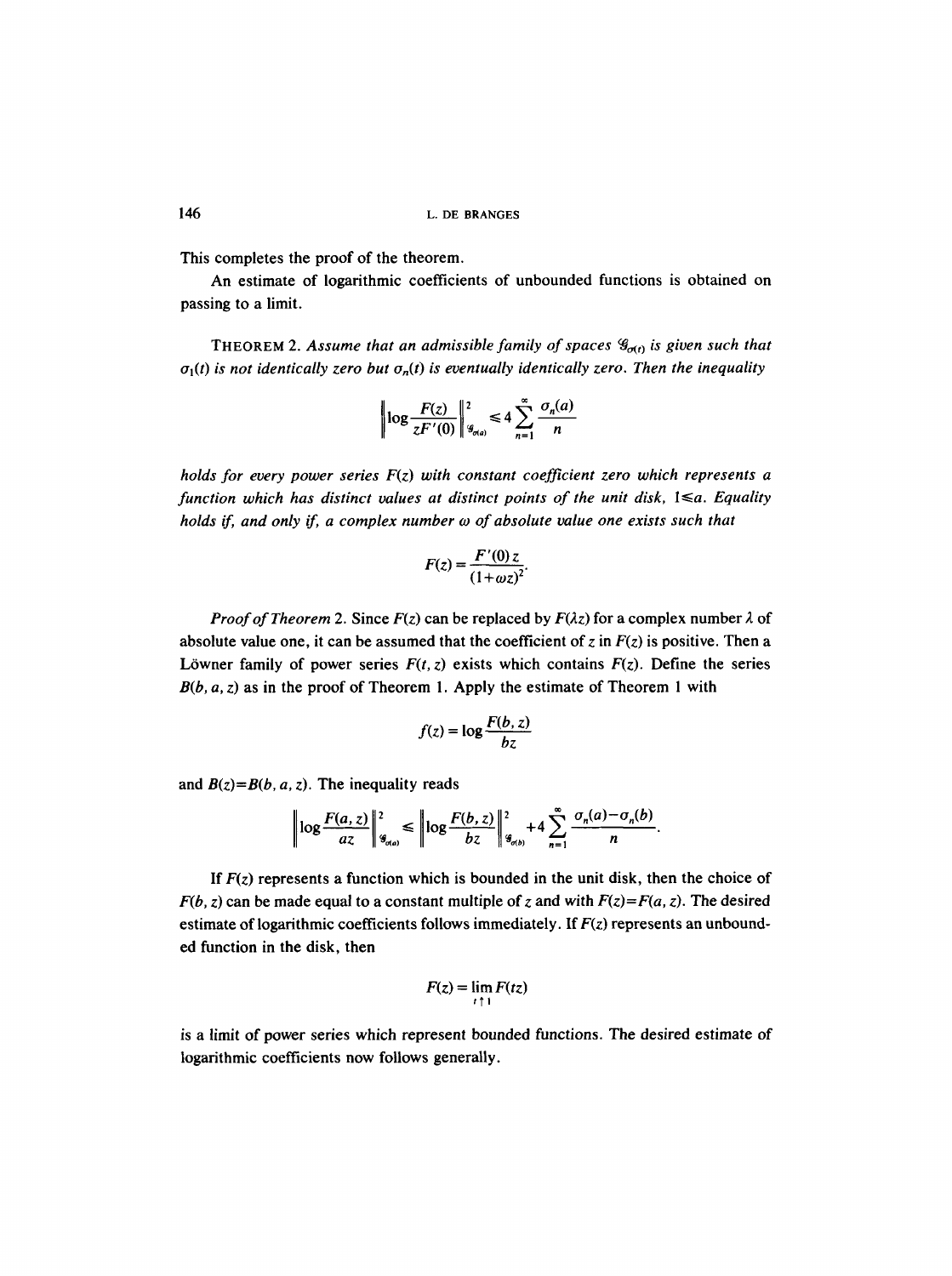To determine the cases of equality, return to the Löwner family of functions  $F(t, z)$ . The identity

$$
\lim_{t\to\infty}\left\|\log\frac{F(t,z)}{tz}\right\|_{\mathcal{G}_{\sigma(t)}}=0
$$

 $\mathbf{r}$ 

now follows because

$$
\lim_{t\to\infty}\sigma_n(t)=0
$$

for every positive integer  $n$ . (See the proof of Theorem 3 for the form of the functions  $\sigma_n(t)$  as polynomials in  $1/t$  with constant coefficient zero.)

Another derivation of the inequality

$$
\left|\log\frac{F(a,z)}{az}\right|^2_{\mathcal{G}_{\sigma(a)}}\leq 4\sum_{n=1}^\infty\frac{\sigma_n(a)}{n}
$$

is obtained from the inequality at the start of the proof by the arbitrariness of  $b$ . If equality holds, it holds in that previous inequality whenever  $a \le b$ . By Theorem 1, a complex number  $\omega$  of absolute value one exists such that

$$
\frac{B(b,a,z)}{\left(1+\omega B(b,a,z)\right)^2}=\frac{zalb}{\left(1+\omega z\right)^2},
$$

a condition which implies that the coefficient  $\varphi(t, z)$  in the Löwner equation is equal to

$$
\frac{1+\omega z}{1-\omega z}
$$

for  $a \le t \le b$ . The number  $\omega$  is clearly independent of  $b$ .

By Theorem 1, it also follows that the coefficient of  $z<sup>n</sup>$  in

$$
\log \frac{F(b,z)}{bz}
$$

is equal to the coefficient of  $z<sup>n</sup>$  in

$$
-2\log(1+\omega z)
$$

when  $\sigma_n(t)$  is not identically zero. Because of the identity

$$
\log \frac{F(a, z)}{az} = \log \frac{F(B(b, a, z))}{bB(b, a, z)} + \log \frac{B(b, a, z)}{az/b}
$$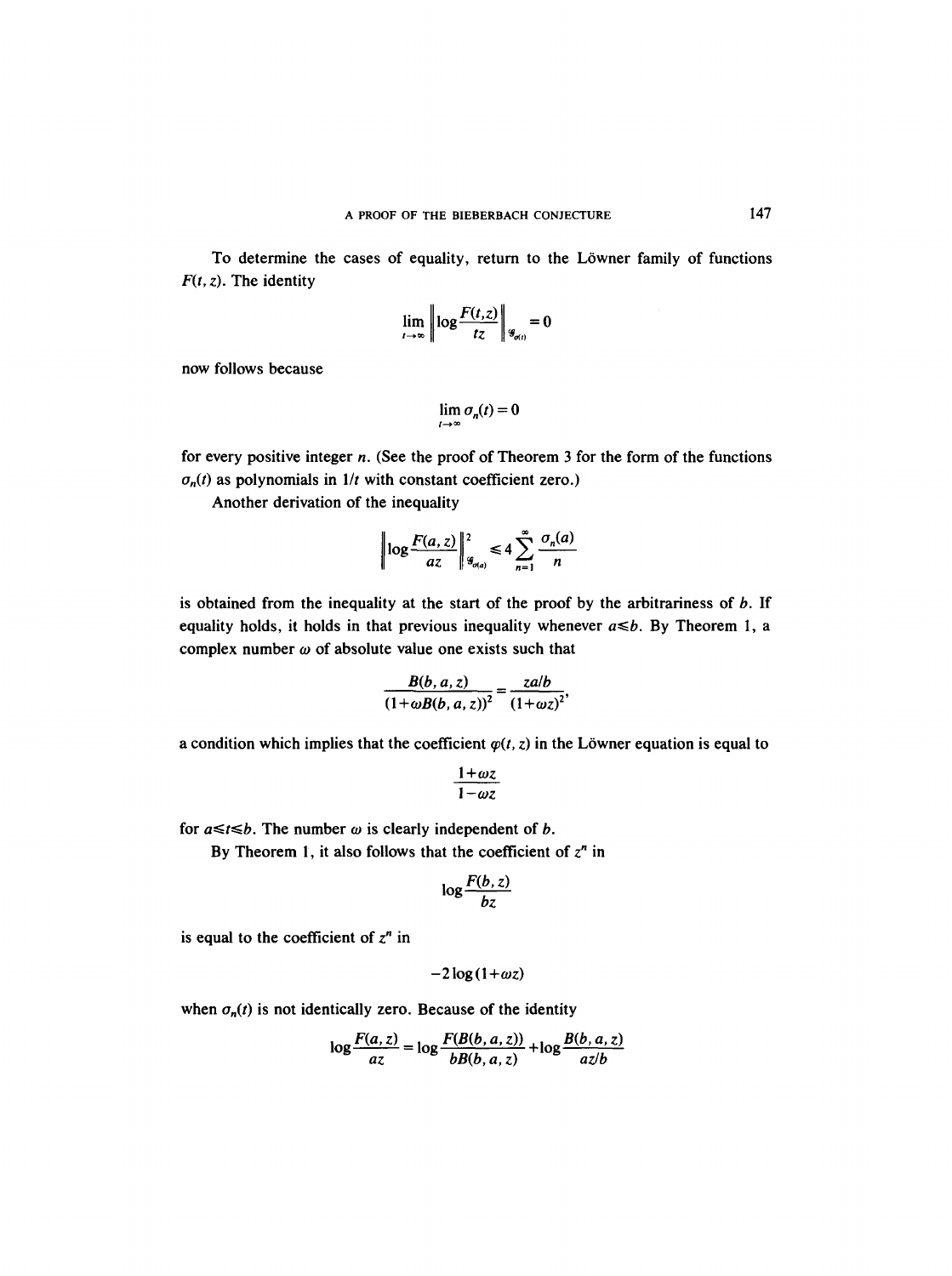where  $F(a, z) = F(z)$ , the coefficient of  $z^n$  in

$$
\log \frac{F(z)}{zF'(0)}
$$

is equal to the coefficient of  $z<sup>n</sup>$  in

$$
-2\log(1+\omega z)
$$

when  $\sigma_n(t)$  is not identically zero. It follows that the coefficient of  $z^{n+1}$  in  $F(z)$  is equal to the coefficient of  $z^{n+1}$  in

$$
\frac{zF'(0)}{\left(1+\omega z\right)^2}
$$

when  $\sigma_n(t)$  is not identically zero. Since  $\sigma_1(t)$  is not identically zero by hypothesis,  $F(z)$ gives a case of equality in the Bieberbach conjecture for the second coefficient. As Bieberbach [2] shows, it follows that

$$
F(z)=\frac{zF'(0)}{(1+\omega z)^2}.
$$

This completes the proof of the theorem.

An inequality which is due to Richard Askey and George Gasper [1] is used to construct admissible families of spaces  $\mathcal{G}_{\sigma(t)}$  such that  $\sigma_n(t)$  is eventually identically zero. The notation

$$
F(a, b, c; d, e; z) = 1 + \frac{a \cdot b \cdot c}{1 \cdot d \cdot e} z + \frac{a(a+1) b(b+1) c(c+1)}{1 \cdot 2 \cdot d(d+1) e(e+1)} z^{2} + ...
$$

is used for the generalized hypergeometric series.

THEOREM 3. Assume that  $\mathcal{G}_{\sigma}$  is a given space such that the inequality

$$
\sigma_n - \sigma_{n+1} \ge \sigma_{n+1} - \sigma_{n+2}
$$

*holds for every positive integer n and such that*  $\sigma_n$  *is eventually zero. Then an admissible family of spaces*  $\mathcal{G}_{\sigma(i)}$  *exists such that*  $\sigma_n(t)$  *is eventually identically zero and such that* 

$$
\sigma_n(1)=\sigma_n
$$

*for every positive integer n.*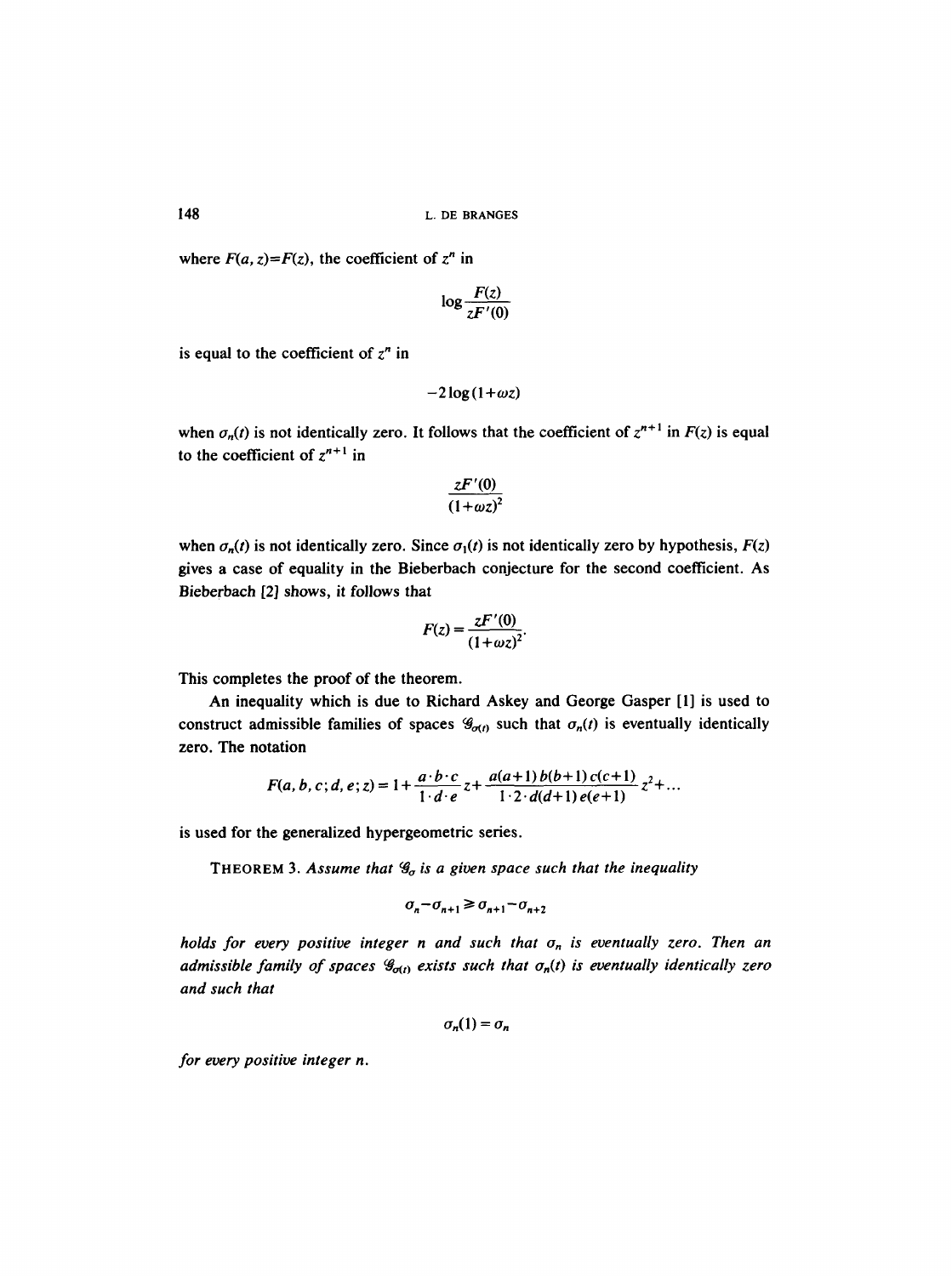*Proof of Theorem* 3. Note that the hypotheses on the numbers  $\sigma_n$  are equivalent to the existence of nonnegative numbers  $p_r$ , all but a finite number of which are zero, for positive integers  $r$  such that the identity

$$
\sigma_n = \sum_{r=1}^{\infty} p_r \max(r+1-n, 0)
$$

holds for every positive integer  $n$ . Since the identity can be written

$$
\sigma_n = \sum_{r=n}^{\infty} p_r(r+1-n),
$$

it implies that

$$
\sigma_n - \sigma_{n+1} = \sum_{r=n}^{\infty} p_r.
$$

The required numbers  $p_r$ , are unique and are given by

$$
p_r = (\sigma_r - \sigma_{r+1}) - (\sigma_{r+1} - \sigma_{r+2}).
$$

The solution of the system of differential equations is obtained in the form

$$
\sigma_n(t)/n = \Delta_n(t) + \frac{(2n+2)}{(-1)} \Delta_{n+1}(t) + \frac{(2n+3)(2n+4)}{(-1)(-2)} \Delta_{n+2}(t) + \frac{(2n+4)(2n+5)(2n+6)}{(-1)(-2)(-3)} \Delta_{n+3}(t) + \dots
$$

where  $\Delta_n(t)$  satisfies the elementary differential equation

$$
t\Delta_n'(t)=-n\Delta_n(t)
$$

with solution

$$
\Delta_n(t) = \Delta_n(1) t^{-n}.
$$

There is no difficulty about convergence because  $\Delta_n(t)$  is eventually zero.

It is possible to solve for the functions  $n\Delta_n(t)$  in terms of the functions  $\sigma_n(t)$ because a square matrix with zeros below the diagonal and ones on the diagonal has an inverse of the same form. Thus, each function  $n\Delta_n(t)$  is expressible as a linear combination of the functions  $\sigma_k(t)$  with  $k \geq n$ , and the coefficient of  $\sigma_n(t)$  is one. The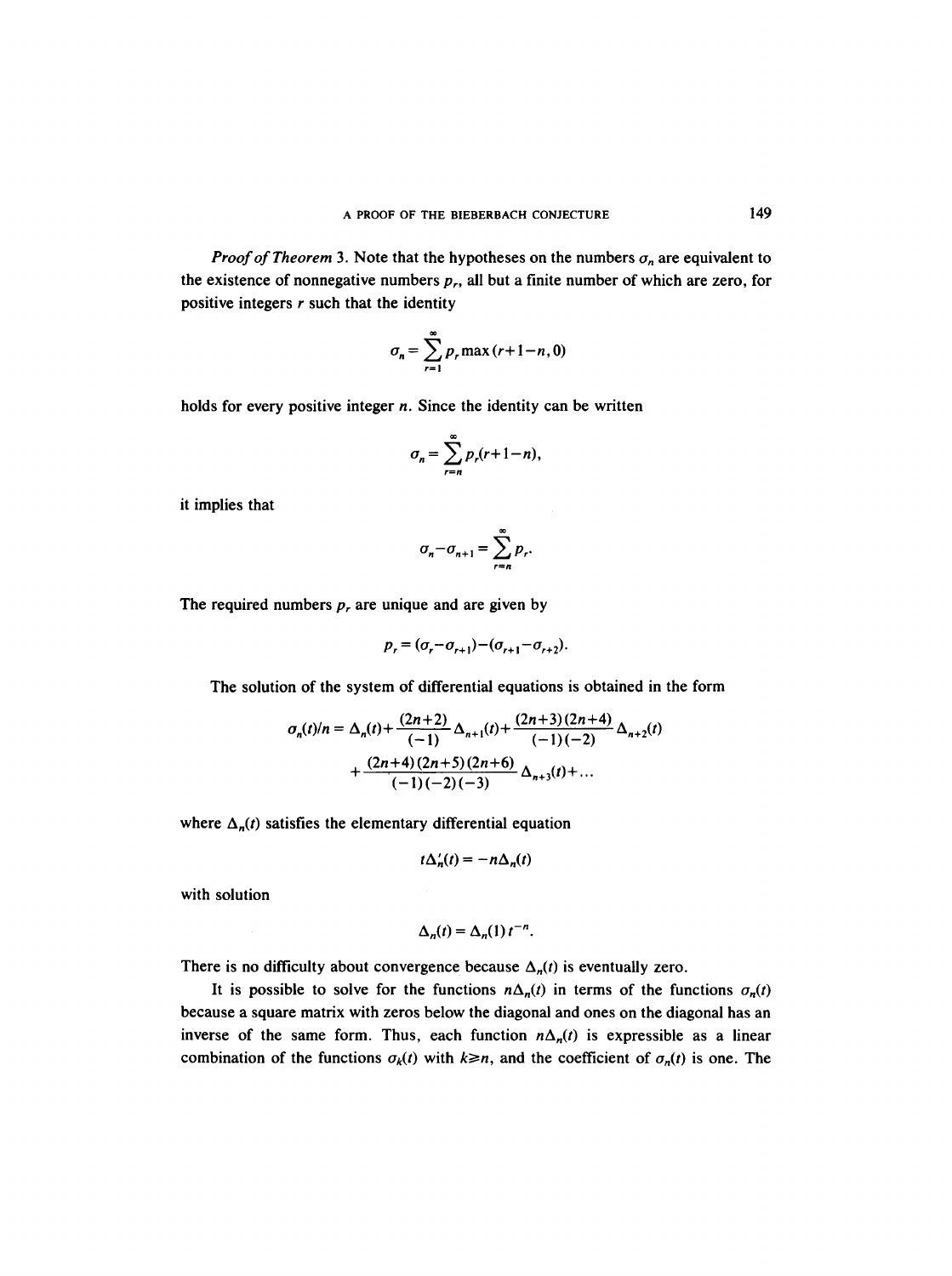coefficient of  $\sigma_k(t)$  when  $k>n$  is determined inductively in the unique way such that the differential equation for  $\Delta_n(t)$  is satisfied. The resulting identity is

$$
n\Delta_n(t) = \sigma_n(t) + \frac{(2n)}{1}\sigma_{n+1}(t) + \frac{(2n)(2n+1)}{1\cdot 2}\sigma_{n+2}(t) + \frac{(2n)(2n+1)(2n+2)}{1\cdot 2\cdot 3}\sigma_{n+3}(t) + \dots
$$

It is applied when  $t=1$  to determine  $\Delta_n(t)$ .

By the remarks at the start of the proof, it is sufficient to give a proof of the theorem in the case that some positive integer  $r$  exists such that the identity

$$
\sigma_n = \max(r+1-n, 0)
$$

holds for every positive integer *n*. Then  $\sigma_n(t)$  and  $\Delta_n(t)$  are identically zero when *n*>*r*. When  $n = 1, ..., r$ , the identity

$$
n\Delta_n(t) = (r+1-n) F(n-r, 2n; n-r-1; 1) t^{-n}
$$

$$
= \frac{\Gamma(r+n+2)}{\Gamma(r+1-n) \Gamma(2n+2)} t^{-n}
$$

is satisfied. It follows that the identity

$$
\sigma_n(t)/n = \frac{\Gamma(r+n+2)}{\Gamma(r+1-n)\Gamma(2n+2)} \int_t^{\infty} \sum_{k=0}^{\infty} \lambda_k s^{-k-n-1} ds
$$

is satisfied, where

$$
\frac{\Gamma(r+n+2)}{\Gamma(r+1-n)\Gamma(2n+2)}\lambda_k = \frac{(2n+k+1)\dots(2n+2k)}{(-1)\dots(-k)}\frac{\Gamma(r+n+k+2)}{\Gamma(r+1-n-k)\Gamma(2n+2k+2)}.
$$

Then  $\lambda_0 = 1$  and, when  $k > 0$ ,

$$
\frac{\lambda_k}{\lambda_{k-1}} = \frac{(n-r+k-1)(r+n+k+1)(n+k-\frac{1}{2})}{k(2n+k)(n+k+\frac{1}{2})}.
$$

This obtains the identity

$$
\sigma_n(t)/n = \frac{\Gamma(r+n+2)}{\Gamma(r+1-n)\Gamma(2n+2)} \int_t^{\infty} F(n-r, r+n+2, n+\frac{1}{2}; 2n+1, n+\frac{3}{2}; s^{-1}) s^{-n-1} ds
$$

when  $n=1, ..., r$ . The theorem now follows because Askey and Gasper (in the proof of their third theorem) show that the integrand is nonnegative.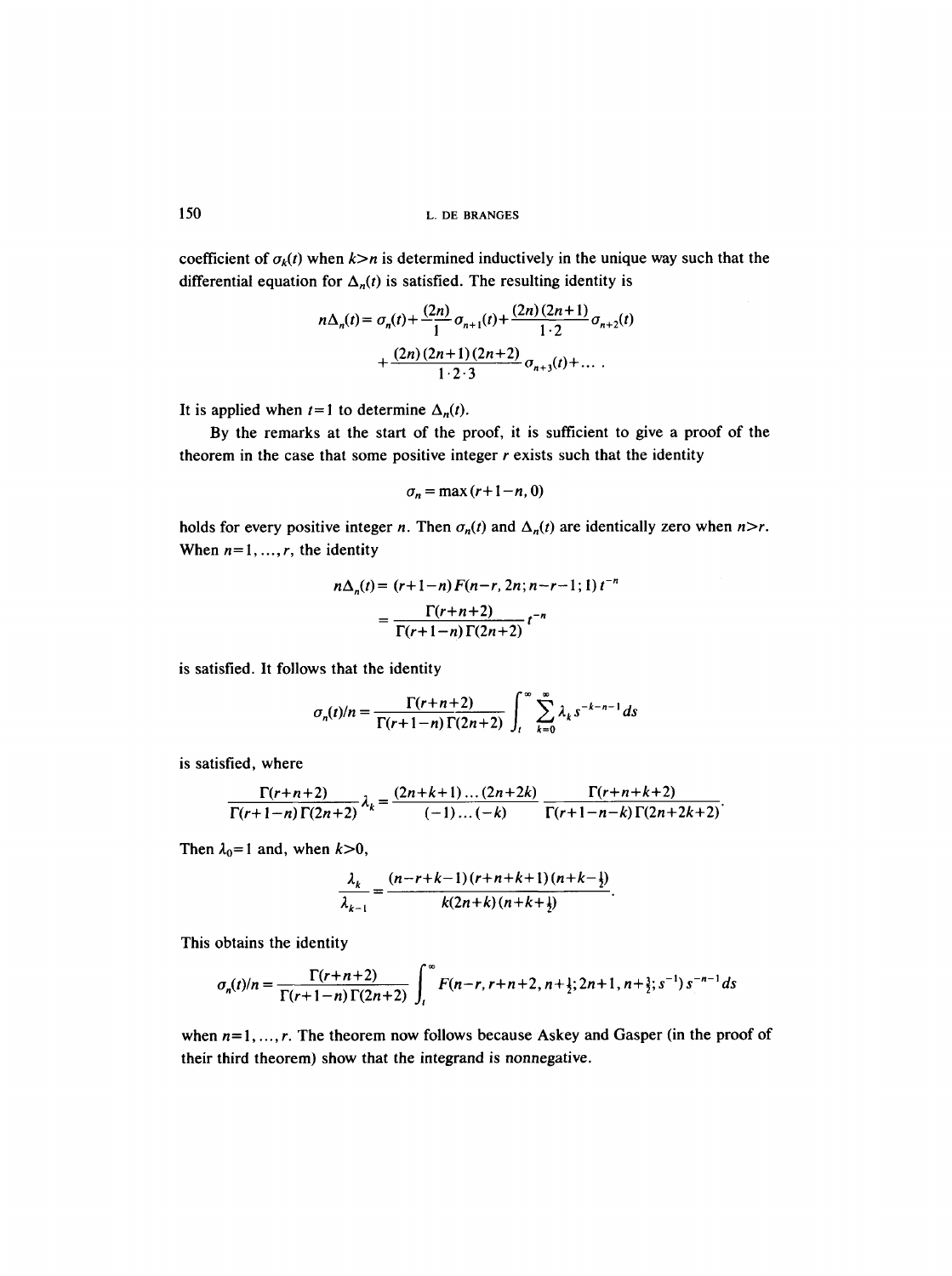The Milin conjecture is a consequence of Theorems 2 and 3. Equality holds in the inequality of the conjecture only for a constant multiple of the Koebe function. Not only is the inequality conjectured by Bieberbach generally true, but equality holds only for a constant multiple of the Koebe function, as he conjectured.

The proof of the Milin conjecture here given differs from the argument verified by the Leningrad Seminar in Geometric Function Theory [6] in that it avoids approximation by the mapping functions of special slit regions and determines when equality holds in the inequality conjectured by Milin. The cases of equality were determined by Emel'ianov using the methods of the Leningrad Seminar [6], but this result was not included in the preprint because it is more easily obtained by the present method, which was known to the author in June 1984 but which could not have been included in the preprint without excessive delay.

A similar improvement of the preprint argument was discovered independently by C. H. FitzGerald and Ch. Pommerenke (informal communication). This variant of the proof was widely distributed in July and August of 1984 and was instrumental in obtaining general acceptance of it. Their argument removes some of the approximation required by the preprint argument by using a linear form of the Löwner equation, rather than the nonlinear form of the preprint. But their argument applies directly only to slit regions and relies on an approximation theorem, due to Löwner [9], for the general validity of the estimates. This complicates the determination of when equality holds.

The present technique for avoiding approximation uses a general form of the Löwner equation which is a speciality of Pommerenke [15] and which appears in his monograph on univalent functions [16]. The author takes this opportunity to thank him for having written this stimulating introduction to the theory.

The author thanks Walter Gautschi for supplying him with information about the work of Askey and Gasper which concluded the proof of the Bieberbach conjecture at the end of February 1984. The proof of the Bieberbach conjecture had otherwise been completed at the end of January. The Purdue computer was used by Gautschi in February to verify the remaining inequalities up to the thirtieth coefficient. This information served as an encouragement for further work as the Bieberbach conjecture had previously been generally doubted for odd coefficients, starting with the nineteenth.

The confirmation of the proof of the Bieberbach conjecture by the Leningrad Seminar in Geometric Function Theory took place in the middle of May 1984.

The events connected with the verification of the Bieberbach conjecture demonstrate the value of interdisciplinary and international cooperation!